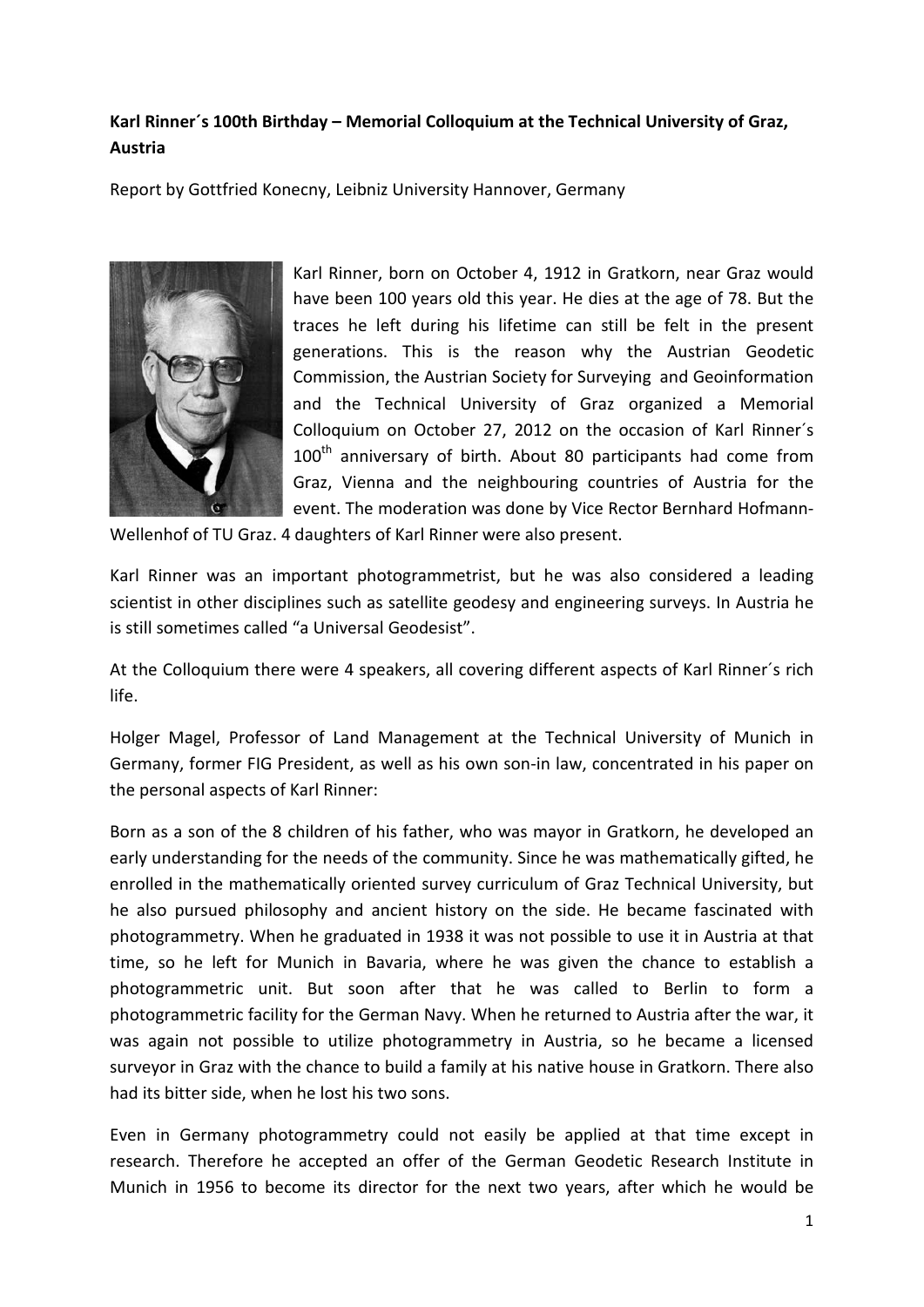offered the chair of surveying, geodesy and photogrammetry at the Technical University of Graz in 1959, which he occupied until his retirement and as an Emeritus beyond.

Gottfried Konecny covered, as a second speaker, the contributions Karl Rinner made to photogrammetry, in particular analytical photogrammetry. While previous efforts have been made to reconstruct the objects of the terrain from measurements on overlapping photographs, these efforts relied entirely on calculations by hand. For example Sebastian Finsterwalder, mathematics professor in Munich made a point by point survey of the rapidly receding Vernagt Glacier in Tyrol, Austria from photos taken in the year 1889, and it took him half a year to calculate the results in form of a map. These terrestrial photos were predetermined in their direction, permitting a simplified geometrical model to be used. He tried to evaluate a general 3D geometric model for balloon images flown over Gars on the river Inn in 1899 using  $3<sup>rd</sup>$  order equations. The point by point hand calculation to generate a map took him 3 years. Another pioneer of analytical photogrammetry was Earl Church at Syracuse University, New York, who in 1934 formulated the basic mathematical solution for space resection and the spatial orientation of photographic images using direction cosines. More modern mathematical tools were introduced by E.H.Thompson in 1950 at University College London, But Karl Rinner was one of the first to formulate the orientation solution of overlapping photographic images and the intersection of object points by modern mathematical means using vector algebra, matrix notation and the inclusion of least square adjustment into the solution. He published this in 1956.

At that time electronic computers have become a reality due to the developments of Karl Zuse in Germany in 1943 and of Howard Hatheway Aiken in the USA in 1944, who received a lot more recognition and support by his government at that time, than Zuse did. Karl Rinner´s friend Helmut Schmid, a collaborator of Wernher von Braun at the V2 base Peenemünde, who was translocated to the USA by the US Army in 1945, had by 1956 the latest computers available at his disposal for ballistic tracking purposes. Karl Rinner was in close contact with his developments in analytical photogrammetry based on the collinearity equations. Karl Rinner formulated the orientation problem in complementation by condition equations. Already at that time Rinner introduced 3D geodetic coordinates into the solution, which other authors of analytical photogrammetry ignored until the 1980´s.

At the Technical University Graz Karl Rinner produced well documented scripts for teaching. He made them available to others, so that for example teaching of analytical photogrammetry using Rinner formulations was made possible at the University of New Brunswick in Canada.

A full documentation of the mathematical concepts of analytical photogrammetry by Karl Rinner was possible, when he took the task as chief editor of the volume IIIa "Photogrammetry" of Jordan-Eggert-Kneissl "Handbuch für Vermessungskunde, prepared between 1964 and 1972 in 3 volumes with a total of 2321 printed pages. This up till today is the most voluminous book on photogrammetry in existence. Karl Rinner coordinated the many authors, but he reserved the geometric parts to himself and his elegant formulations. Moreover, he not only used perspective geometry to solve photogrammetric problems, but also projective geometry principles.

Karl Rinner, in addition to his scientific contributions in photogrammetry also was instrumental in preparing China´s entry into the photogrammetric community represented by ISPRS. After Edward H. Thompson in 1958, he was the second European photogrammetrist to be invited to China in 1972